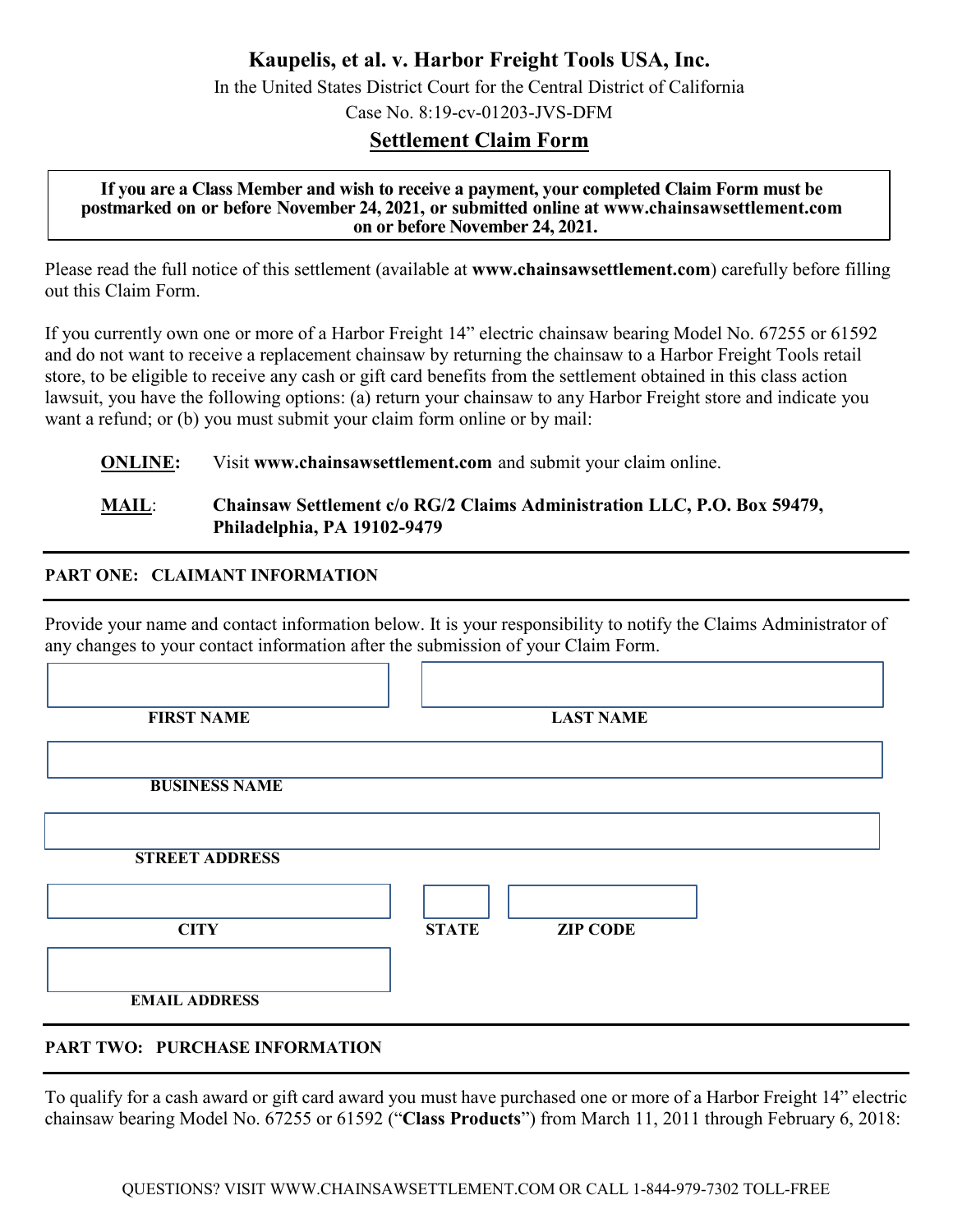## **TOTAL NUMBER OF SUBJECT PRODUCTS**

Write the **total number** of the Class Products you purchased between March 1, 2011 and February 6, 2018:

Check here if you are enclosing Proof of Purchase documentation and/or Proof of Destruction document with this claim  $\Box$  form:

Check your award preference below. You may only make one selection.

**POTENTIAL CASH AWARD:** You may be entitled to receive a **\$10.00** cash award for each Subject Product you purchased between March 11, 2011 and February 6, 2018, **without Proof of Purchase**. This award is limited to one per household or one per ISP address. You may receive a cash award of up to **\$50.00** for each Subject Product purchased if you **submit Proof of Purchase**, such as receipts, establishing each purchase during the Class Period and attest to prior disposal, or a **Proof of Destruction,** identifying the date and description of disposal of the Subject Product.

Cash awards will be sent in the form of a check.

## **POTENTIAL GIFT CARD AWARD:**

You may be entitled to receive a **\$25.00** gift card award for Class Product you purchased between March 11, 2011 and February 6, 2018, **without Proof of Purchase**. This award is limited to one per household or one per ISP address. You may receive a gift card award of up to **\$50.00** for each Class Product purchased if you **submit Proof of Purchase**, such as receipts, establishing each purchase during the Class Period and attest to prior disposal, or a **Proof of Destruction,** identifying the date and description of disposal of the Class Product.

### **POTENTIAL REPLACEMENT CHAINSAW:**

You may be entitled to receive a replacement chainsaw for each Class Product you purchased between March 11, 2011 and February 6, 2018. You may receive a replacement chainsaw for each Class Product purchased if you return the Class Product to any Harbor Freight Store.

#### ֧֞֝֬֝֬֝֬֝֬֝֬֝֬֝֬֝֬֝֬֝֬ **PART THREE: ATTESTATION UNDER PENALTY OF PERJURY**

֧֞֝֬֝֬֝֬֝֬֝֬֝֬֝֬֝֬֝֬֝֬

I declare under penalty of perjury under the laws of the United States of America that (1) I purchased the products listed above between March 11, 2011 and February 6, 2018, (2) I have not already participated in Harbor Freight's Recall conducted in cooperation with the Consumer Product Safety Commission ("CPSC") and (3) all of the information on this Claim Form is true and correct to the best of my knowledge.

I also declare under penalty of perjury under the laws of the United States of America that as I am making a proof of purchase claim for cash or a gift card award that I have already destroyed and/or disposed of the product and will not use it again or attempt to return it to any Harbor Freight store. Check this box to confirm the attestation.

I understand that my Claim Form may be subject to audit, verification, and Court review.



QUESTIONS? VISIT WWW.CHAINSAWSETTLEMENT.COM OR CALL 1-844-979-7302 TOLL-FREE